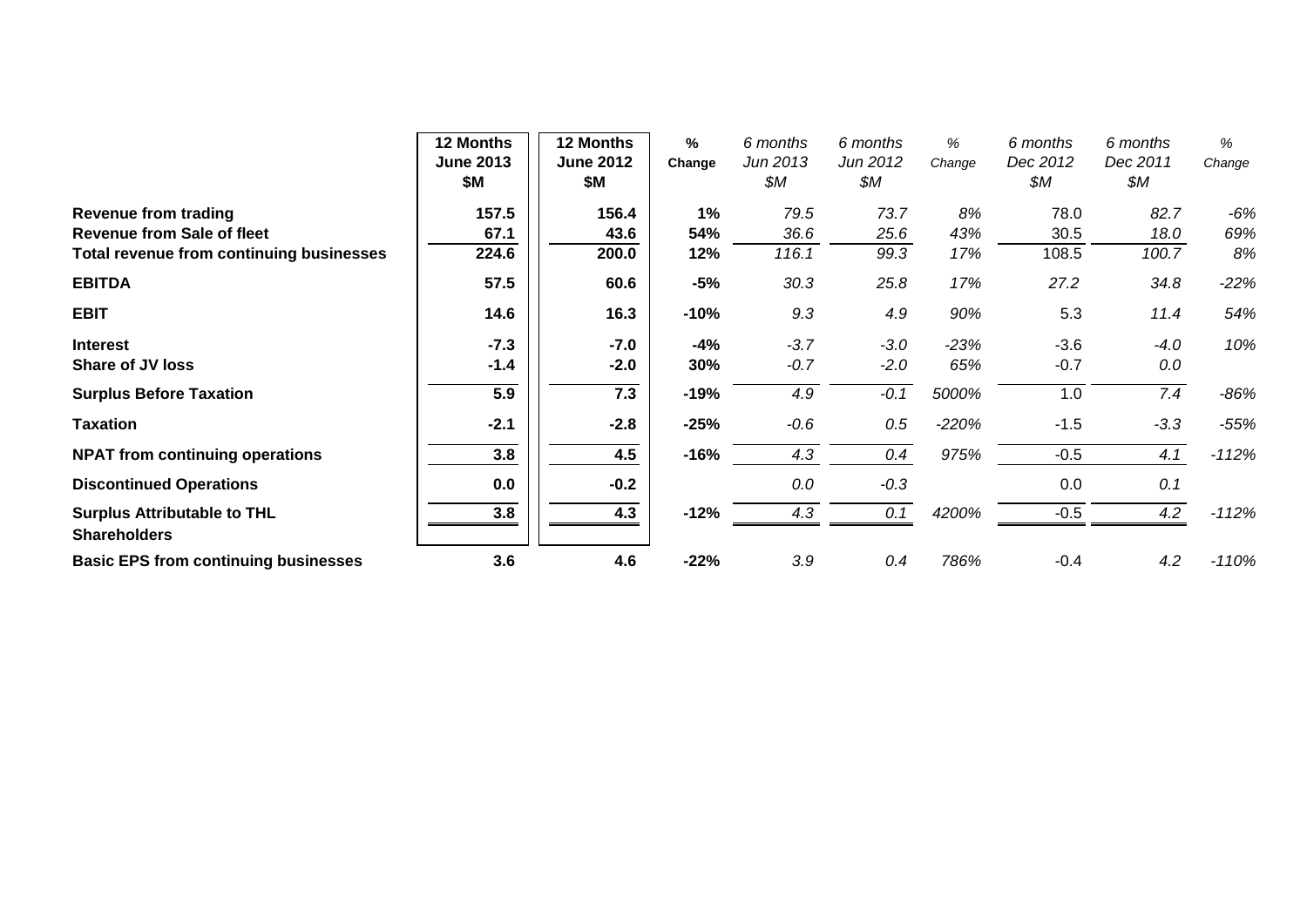|                                                 | 12 Months<br><b>June 2013</b><br>\$М | 12 Months<br><b>June 2012</b><br>\$Μ | %<br>Change | 6 months<br>Jun 2013<br>\$M | 6 months<br>Jun 2012<br>\$M | %<br>Change | 6 months<br>Dec 2012<br>\$М | 6 months<br>Dec 2011<br>\$М | %<br>Change |
|-------------------------------------------------|--------------------------------------|--------------------------------------|-------------|-----------------------------|-----------------------------|-------------|-----------------------------|-----------------------------|-------------|
| <b>Reported EBIT from continuing businesses</b> | 14.6                                 | 16.3                                 | $-10%$      | 9.3                         | 4.9                         | 90%         | 5.3                         | 11.4                        | $-54%$      |
| Add back:<br>(All Non Cash)                     |                                      |                                      |             |                             |                             |             |                             |                             |             |
| <b>Amortisation</b>                             | 1.7                                  | 1.5                                  |             | 0.9                         | 0.8                         |             | 0.8                         | 0.7                         |             |
| <b>Depreciation</b>                             | 41.2                                 | 42.8                                 |             | 20.1                        | 20.1                        |             | 21.1                        | 22.7                        |             |
| <b>Reported EBITDA</b>                          | 57.5                                 | 60.6                                 | $-5%$       | 30.3                        | 25.8                        | 17%         | 27.2                        | 34.8                        | $-22%$      |
| Add back:                                       |                                      |                                      |             |                             |                             |             |                             |                             |             |
| <b>KEA/United acquisition costs</b>             | 1.4                                  | 0.0                                  |             | 0.0                         | 0.0                         |             | 1.4                         | 0.0                         |             |
| <b>Normalised EBITDA</b>                        | 58.9                                 | 60.6                                 | $-3%$       | 30.3                        | 25.8                        | 17%         | 28.6                        | 34.8                        | $-18%$      |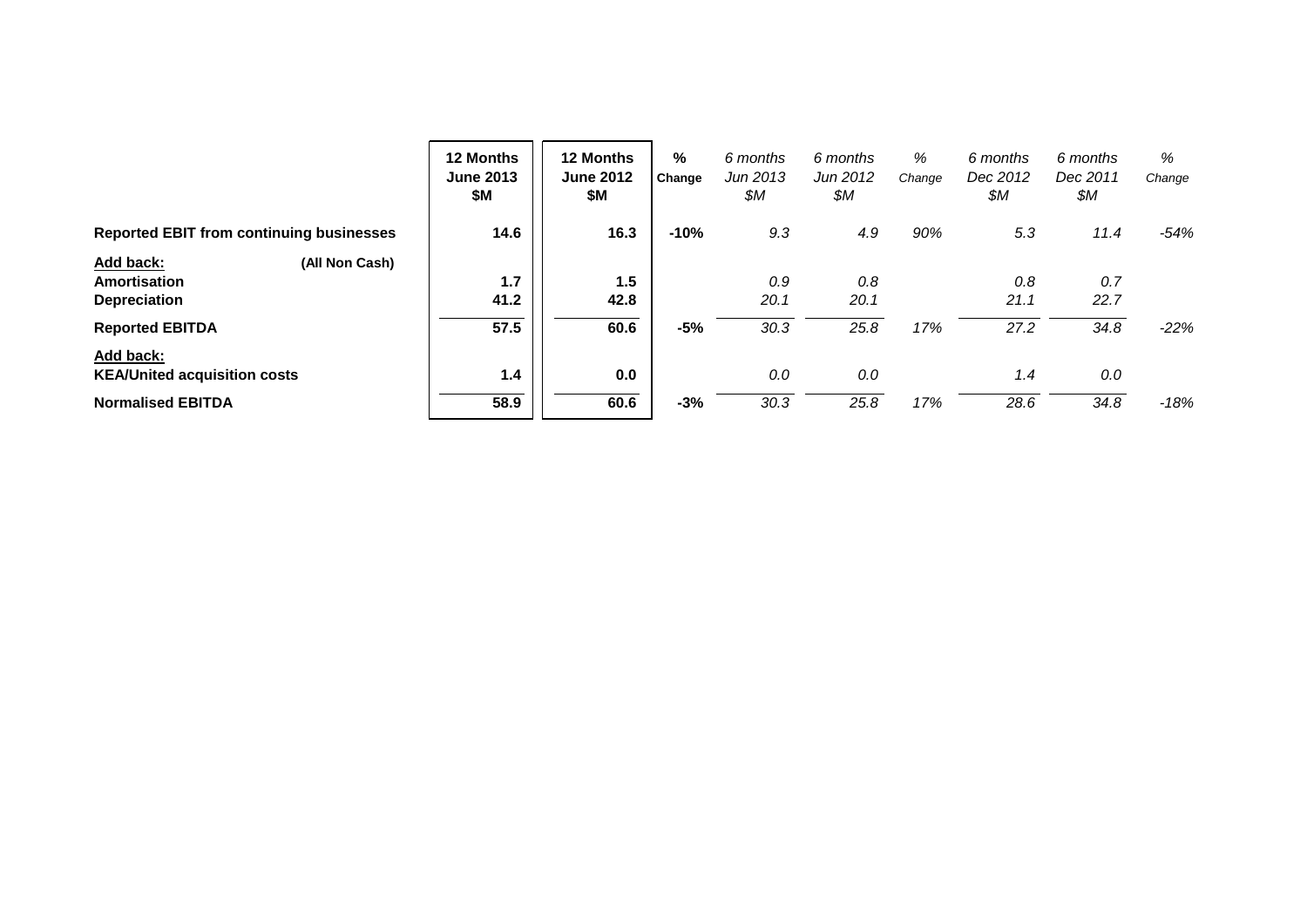|                                          | 12 Months<br><b>June 2013</b><br>\$Μ | <b>12 Months</b><br><b>June 2012</b><br>\$Μ | 6 months<br>Jun 2013<br>\$М | 6 months<br>Jun 2012<br>\$М | 6 months<br>Dec 2012<br>\$М | 6 months<br>Dec 2011<br>\$M |
|------------------------------------------|--------------------------------------|---------------------------------------------|-----------------------------|-----------------------------|-----------------------------|-----------------------------|
| <b>Reported Tax Expense</b>              | $-2.1$                               | $-2.8$                                      | $-2.6$                      | 0.5                         | $-1.5$                      | $-3.3$                      |
| Deferred Tax/PPA adj<br><b>Net Other</b> | $-0.5$<br>0.2                        | 0.0<br>0.3                                  | $-0.5$<br>0.0               | 0.0<br>0.1                  | 0.2                         | 0.2 <sub>0</sub>            |
| <b>Adjusted Tax Expense</b>              | $-2.4$                               | $-2.5$                                      | $-3.1$                      | 0.6                         | $-1.3$                      | $-3.1$                      |
| <b>Surplus Before Tax</b>                | 5.9                                  | 7.3                                         | 6.0                         | $-0.1$                      | 1.0                         | 7.4                         |
| Tax Expense as %                         | 41%                                  | 34%                                         | 52%                         | 600%                        | 130%                        | 42%                         |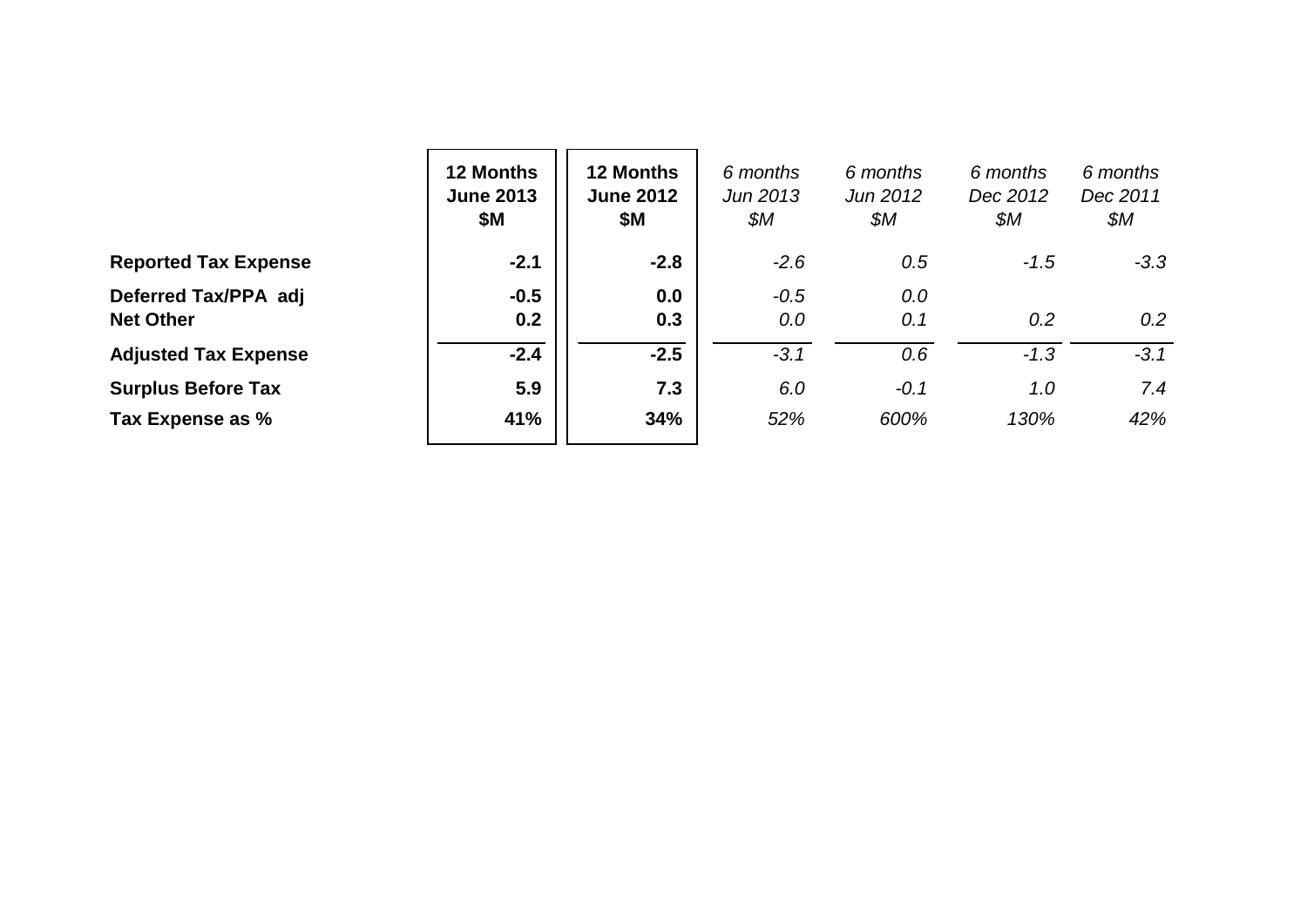|                                    | 12 Months<br><b>June 2013</b><br>\$М | <b>12 Months</b><br><b>June 2012</b><br>\$Μ | 6 months<br>Jun 2013<br>\$M | 6 months<br>Jun 2012<br>\$M | %<br>Change | 6 months<br>Dec 2012<br>\$M | 6 months<br>Dec 2011<br>\$М | %<br>Change |
|------------------------------------|--------------------------------------|---------------------------------------------|-----------------------------|-----------------------------|-------------|-----------------------------|-----------------------------|-------------|
| Gain/ (loss) on Sale of Motorhomes | 9.2                                  | 5.0                                         | 4.4                         | 2.8                         | 55%         | 4.9                         | 2.1                         | 130%        |
| <b>Number of Motorhomes sold</b>   | 1,442                                | 1,061                                       | 777                         | 638                         | 22%         | 665                         | 423                         | 57%         |
| Average Gain on Sale (\$'000)      | 6.4                                  | 4.7                                         | 5.5                         | 4.4                         | 25%         | 7.4                         | 5.0                         | 47%         |
| Number of Motorhomes at period end | 4,172                                | 3,648                                       |                             |                             |             | 4,085                       | 3.710                       | 10%         |

- -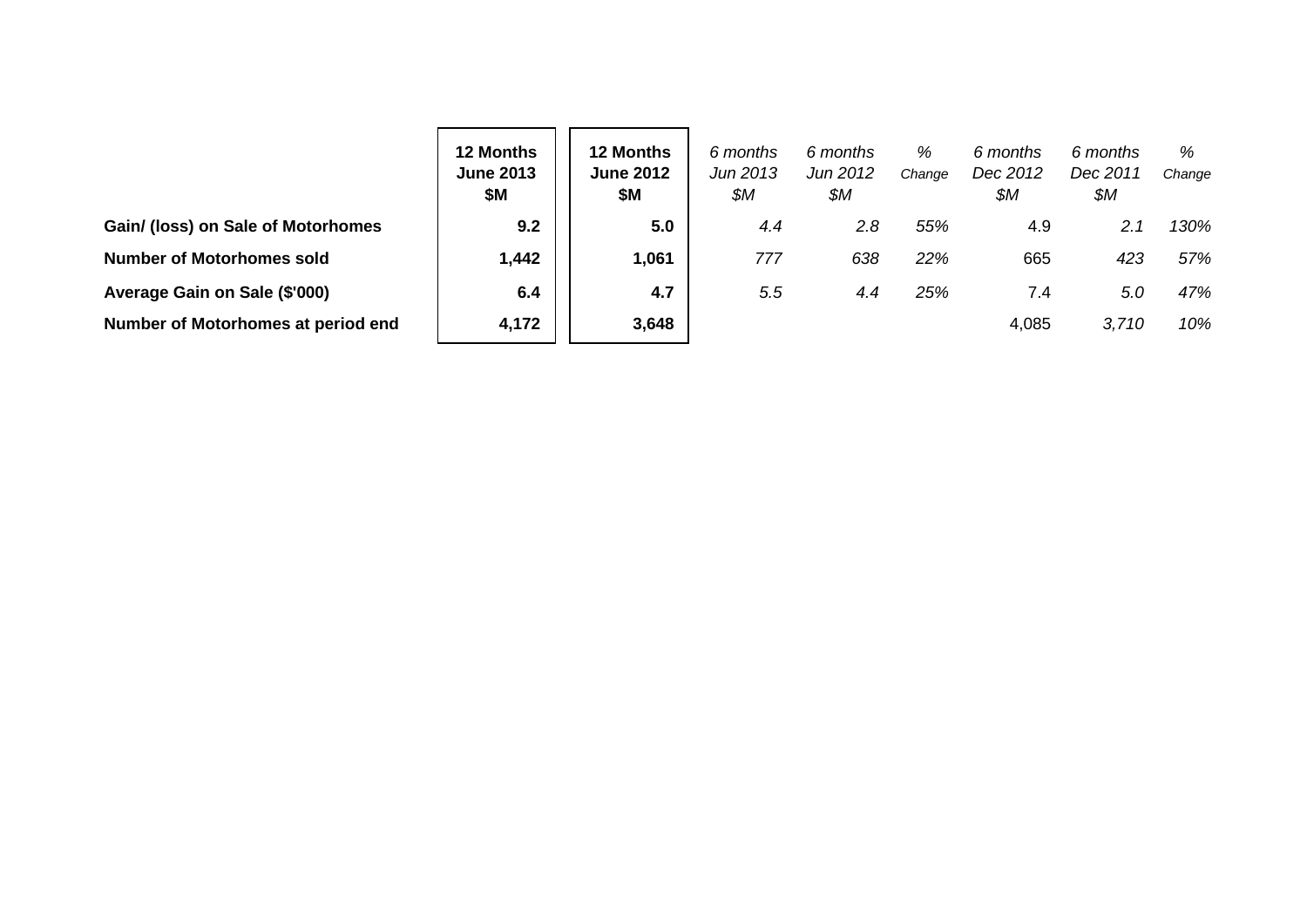|                                           | 12 Months<br><b>June 2012</b><br>\$M | <b>12 Months</b><br><b>June 2012</b><br>\$M | %<br>Change | 6 months<br>Jun 2013<br>\$M | 6 months<br>Jun 2012<br>\$M | %<br>Change | 6 months<br>Dec 2012<br>\$M | 6 months<br>Dec 2011<br>\$M | %<br>Change |
|-------------------------------------------|--------------------------------------|---------------------------------------------|-------------|-----------------------------|-----------------------------|-------------|-----------------------------|-----------------------------|-------------|
| <b>Trading Cash Flow pre IAS 16</b>       | 47.2                                 | 51.9                                        | -9%         | 21.8                        | 32.9                        | $-34%$      | 25.4                        | 19.0                        | 34%         |
| Net Fleet spend now classified as trading | $-18.3$                              | $-23.2$                                     | 21%         | $-24.0$                     | $-8.0$                      | 200%        | 5.7                         | $-15.2$                     | $-138%$     |
| <b>Trading Cash Flow</b>                  | 28.9                                 | 28.7                                        | 1%          | $-2.2$                      | 24.9                        | $-109%$     | 31.1                        | 3.8                         | $-718%$     |
| <b>Working Capital Movements</b>          | 13.3                                 | $-6.9$                                      | 293%        | 17.9                        | $-10.2$                     | 275%        | -4.6                        | 3.3                         | 239%        |
| <b>Operating Cash Flow (OCF)</b>          | 42.2                                 | 21.8                                        | 94%         | 15.7                        | 14.7                        | 7%          | 26.5                        | 7.1                         | $-273%$     |
| <b>Investing Cash Flow</b>                | $-56.5$                              | $-15.4$                                     |             | $-1.5$                      | $-5.9$                      |             | $-55.0$                     | $-9.5$                      |             |
| <b>Financing Cash Flow</b>                | 15.7                                 | $-4.8$                                      |             | $-15.0$                     | $-10.0$                     |             | 30.7                        | 5.2                         |             |
| <b>Change in Cash Balances</b>            | 1.4                                  | 1.6                                         |             | $-0.8$                      | $-1.2$                      |             | 2.2                         | 2.8                         |             |
| Operating Cash Flow (OCF) pre IAS 16      | 51.3                                 | 40.0                                        | 28%         | 30.5                        | 17.7                        | 72%         | 20.8                        | 22.3                        | $-7%$       |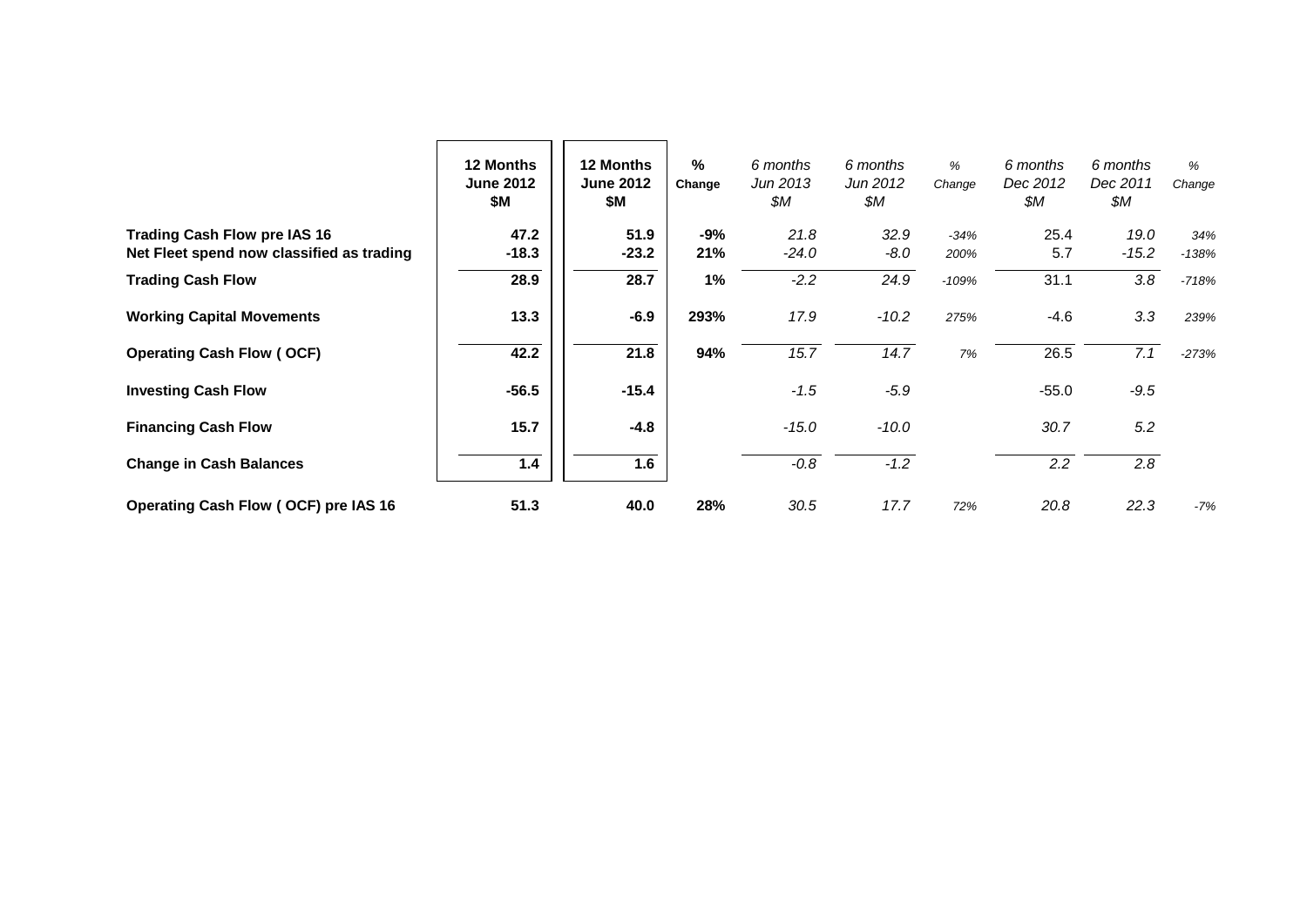|                                                 | As at 30th<br><b>June 2013</b><br>\$Μ | As at 30th<br><b>June 2012</b><br>\$Μ | <b>Movement Change</b><br><b>\$M</b> | $\frac{9}{6}$ | As at 31st<br>Dec 2012<br>\$М | As at 31st<br>Dec 2011<br>\$М |
|-------------------------------------------------|---------------------------------------|---------------------------------------|--------------------------------------|---------------|-------------------------------|-------------------------------|
| <b>Equity</b>                                   | 160.0                                 | 156.0                                 | 4.0                                  |               | 161.1                         | 159.7                         |
| <b>Non Current Liabilities</b>                  | 98.9                                  | 83.0                                  | 15.9                                 |               | 129.1                         | 72.5                          |
| <b>Current Liabilities</b>                      | 70.9                                  | 56.1                                  | 14.8                                 |               | 60.6                          | 81.9                          |
| <b>Total Source of Funds</b>                    | 329.8                                 | 295.1                                 | 34.7                                 |               | 350.8                         | 314.1                         |
| Intangible assets and goodwill                  | 22.6                                  | 23.7                                  | $-1.1$                               |               | 23.1                          | 23.3                          |
| <b>Non Current Assets</b>                       | 252.8                                 | 214.3                                 | 38.5                                 |               | 257.3                         | 232.1                         |
| <b>Current Assets</b>                           | 54.4                                  | 57.1                                  | $-2.7$                               |               | 70.4                          | 58.7                          |
| <b>Total Use of Funds</b>                       | 329.8                                 | 295.1                                 | 34.7                                 | 12%           | 350.8                         | 314.1                         |
| <b>Net Debt Position</b>                        | <b>119.6</b>                          | 95.5                                  | 24.1                                 | 25%           | 134.0                         | 101.8                         |
| <b>Net Tangible Assets</b><br>NTA per share     | 137.4<br>1.25                         | 132.3<br>1.35                         | 5.1                                  | 4%            | 138.0<br>1.25                 | 136.4<br>1.39                 |
| <b>Book Value of Assets per Share</b>           | 1.45                                  | 1.59                                  |                                      |               | 1.46                          | 1.63                          |
| Debt / Debt + Equity Ratio (net of Intangibles) | 47%                                   | 42%                                   |                                      |               | 49%                           | 43%                           |
| <b>Equity Ratio (net of Intangibles)</b>        | 45%                                   | 49%                                   |                                      |               | 42%                           | 47%                           |
| <b>AUD Exchange Rate at Period End</b>          | 0.861                                 | 0.792                                 |                                      |               | 0.801                         | 0.772                         |
| <b>USD Exchange Rate at Period End</b>          | 0.790                                 | 0.815                                 |                                      |               | 0.857                         | 0.802                         |